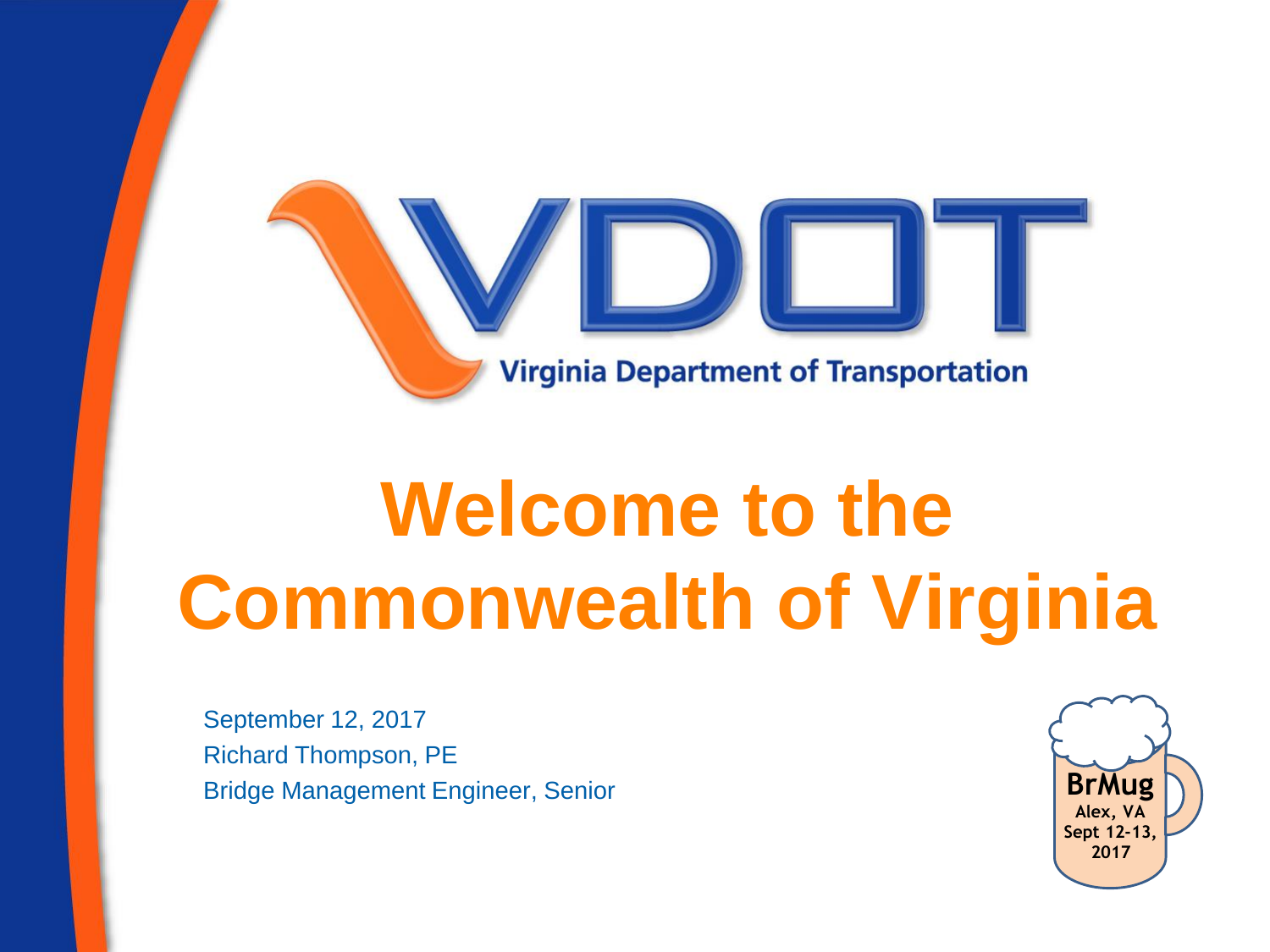VDOT

### **Housekeeping**

- **Agenda**
- **Breaks**
- **Breakfast / Lunch**
- **Restrooms**

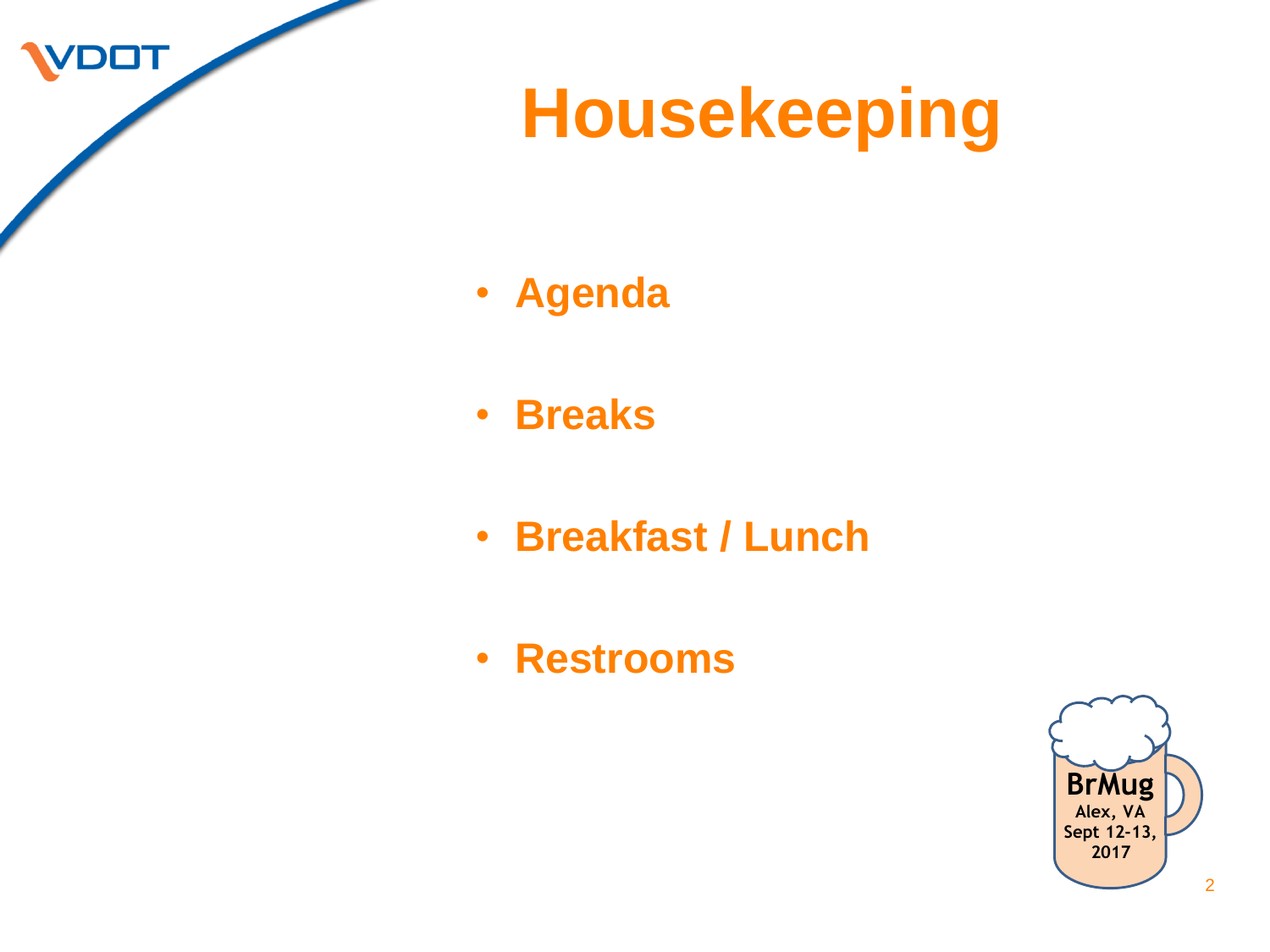### **General Facts About Virginia**

- **12th Largest in Population ( 8.4 Million - 2017)**
- **35th Largest In Area (42,800 Square Miles)**
- **95 Counties**

**DOT** 

- **38 Independent Cities**
- **Largest City by Area - Virginia Beach**
- **Most population - Fairfax County ( > 1.2 Million - 2017)**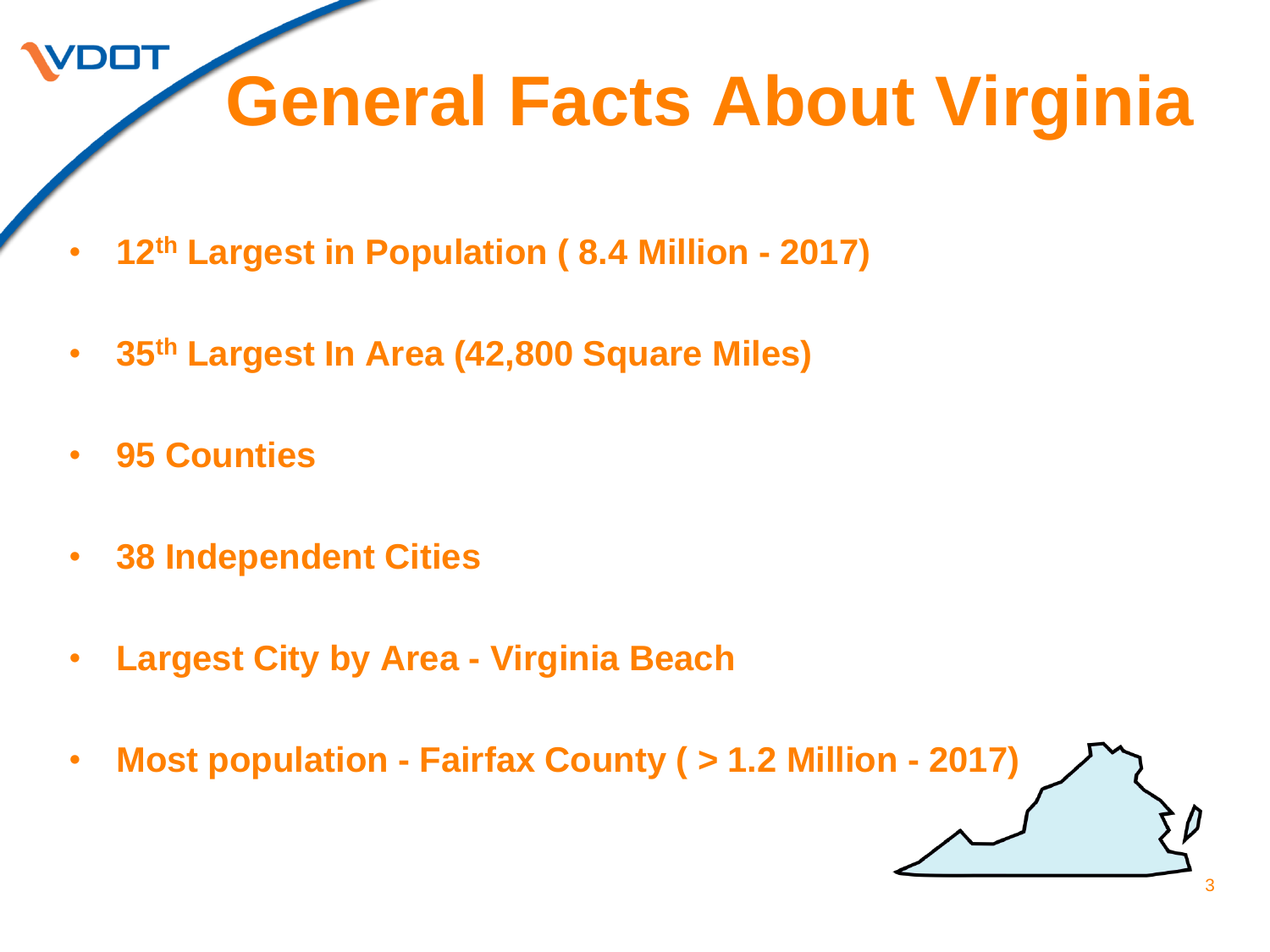## **History of the Commonwealth**

4

• **First Permanent English Settlement in North America** 

**DOT** 

- **Original Charter included all the land from the present day SC/GA border to Maine to Pacific Ocean**
- **Established the first Legislature in North America (1619)**
- **Established the 2nd college in North America – College of William & Mary (1693) – Chartered in London**
- **Statehood established June ,1788 (10th state)**
- **8 US Presidents born in Virginia – Most of any state**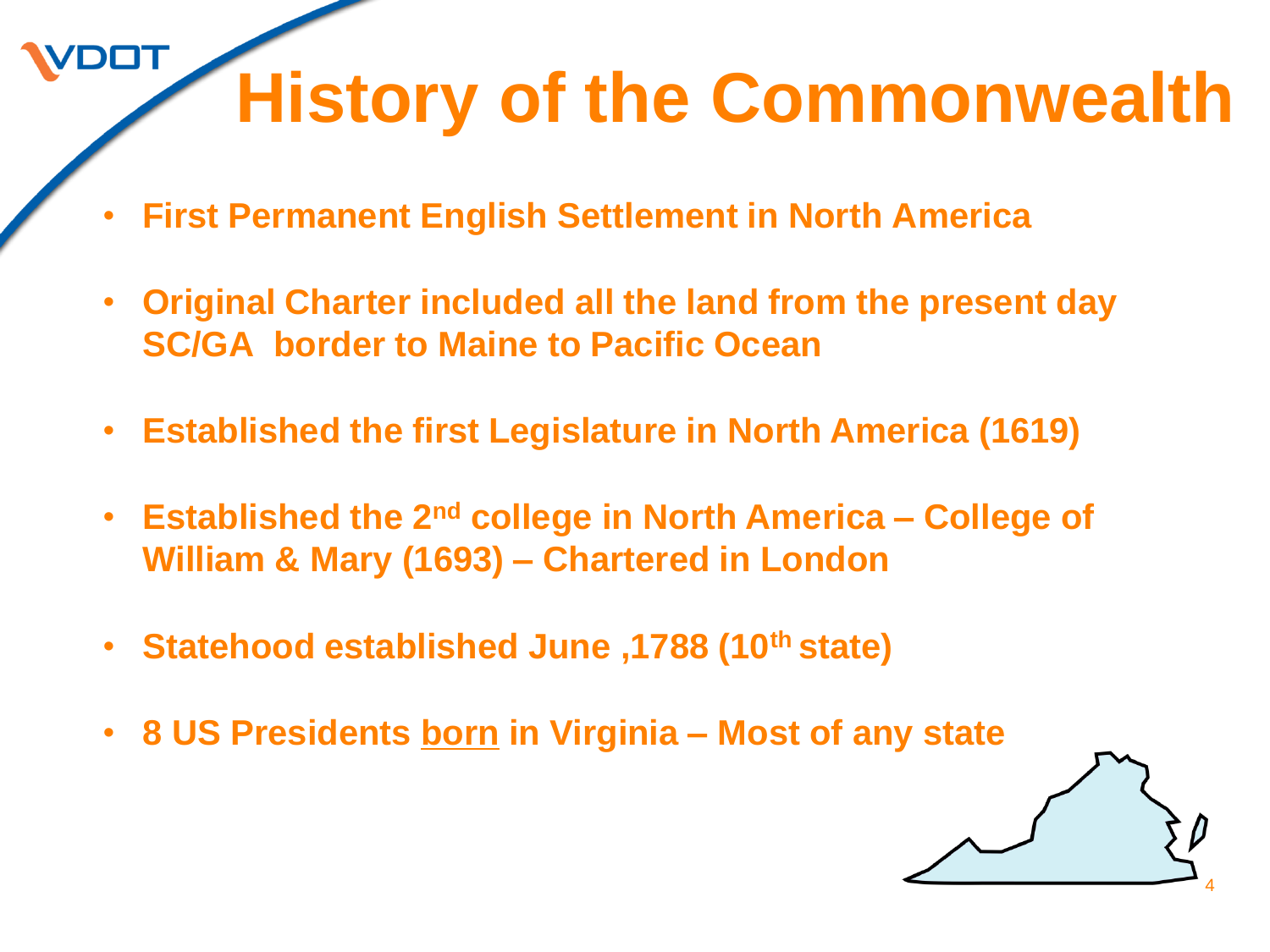

#### **Virginia's Experience with AASHTO BMS**

- **1 of 8 states that helped to develop the original Pontis Software**
- **Began using Pontis in 1995**
- **Used Pontis to help develop Annual Needs**
- **Member of the Modeling TRT group**
- **Currently developing deterioration models for use in determining future needs**
- **Developing procedure for allowing the use of multiple environments for elements**